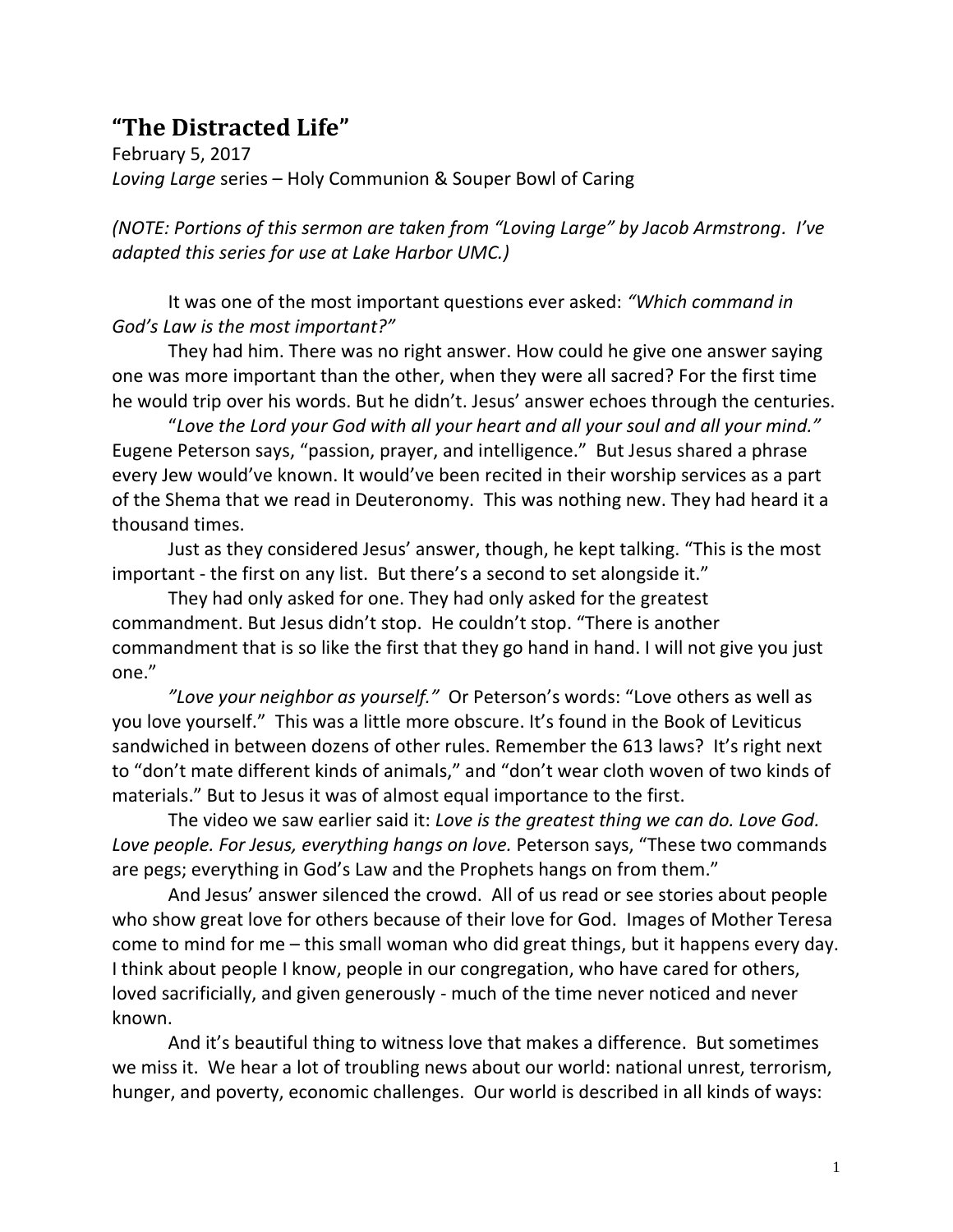unstable, volatile, greedy, unjust. What we don't here is one word that also describes our world: distracted.

Our world is filled with children of God made to love God and love God's children. But when our world becomes a world that runs on anything else—money, power, fear, greed—we become a world that's distracted from the foundational command that Jesus gives.

We were made to love God and to love each other. Jesus says if we could just get that right, all of the other things and all of the other questions would fall into place. It sounds so simple, and yet it's so profound – and difficult for all of us.

I can get distracted from thinking that love really does change the world, but I shouldn't. I hear it all the time when people share that they've been affected by the kindness of this congregation. We just received another thank you note from a teacher at Ross Park who is so grateful for the school supplies she received this year. You've heard about how families are overwhelmed with thanks when they received shoes and boots for their kids from Shoes for Shores. Today we're collecting soup that will feed people who are hungry in our community. Those acts of love that are offered in response to God's love in our lives make a difference.

Maybe it sounds too idealistic or unrealistic, but if we are moved from distracted lives to lives focused on the love of God for us, our love for God, and sharing that love with our neighbors, it's possible to change the world.

Over the next few weeks, we'll focus on loving large and changing the world. Each week, we'll have an opportunity to support a local mission organization. Today we're joining with others around the world to share soup with those in need. This idea for Souper Bowl came from a youth group that wanted to do something to serve others, and it's become a national movement to engage people on Super Bowl Sunday.

We know we're distracted. (SLIDE - **Weapons of Mass Distraction)** Now there are benefits to all of these applications, and we hear more and more about the effects of technology all the time. But devices, social media, and even the pace of TV affect our ability to focus.

A 2015 article in *Time* magazine said, "The average attention span for the notoriously ill-focused goldfish is nine seconds, but according to a [new study](http://advertising.microsoft.com/en/cl/31966/how-does-digital-affect-canadian-attention-spans) from Microsoft Corp., people now generally lose concentration after eight seconds, highlighting the affects of an increasingly digitalized lifestyle on the brain." We are easily distracted.

And we feel the effects of distraction. Sometimes in our family relationships and friendships, at work, and even at home, we feel like people want something from us, rather than just to know us and be with us. And if we're honest, sometimes we perpetuate the same thing. Even at church we're trying to get so many things done that we focus on the task rather than the person.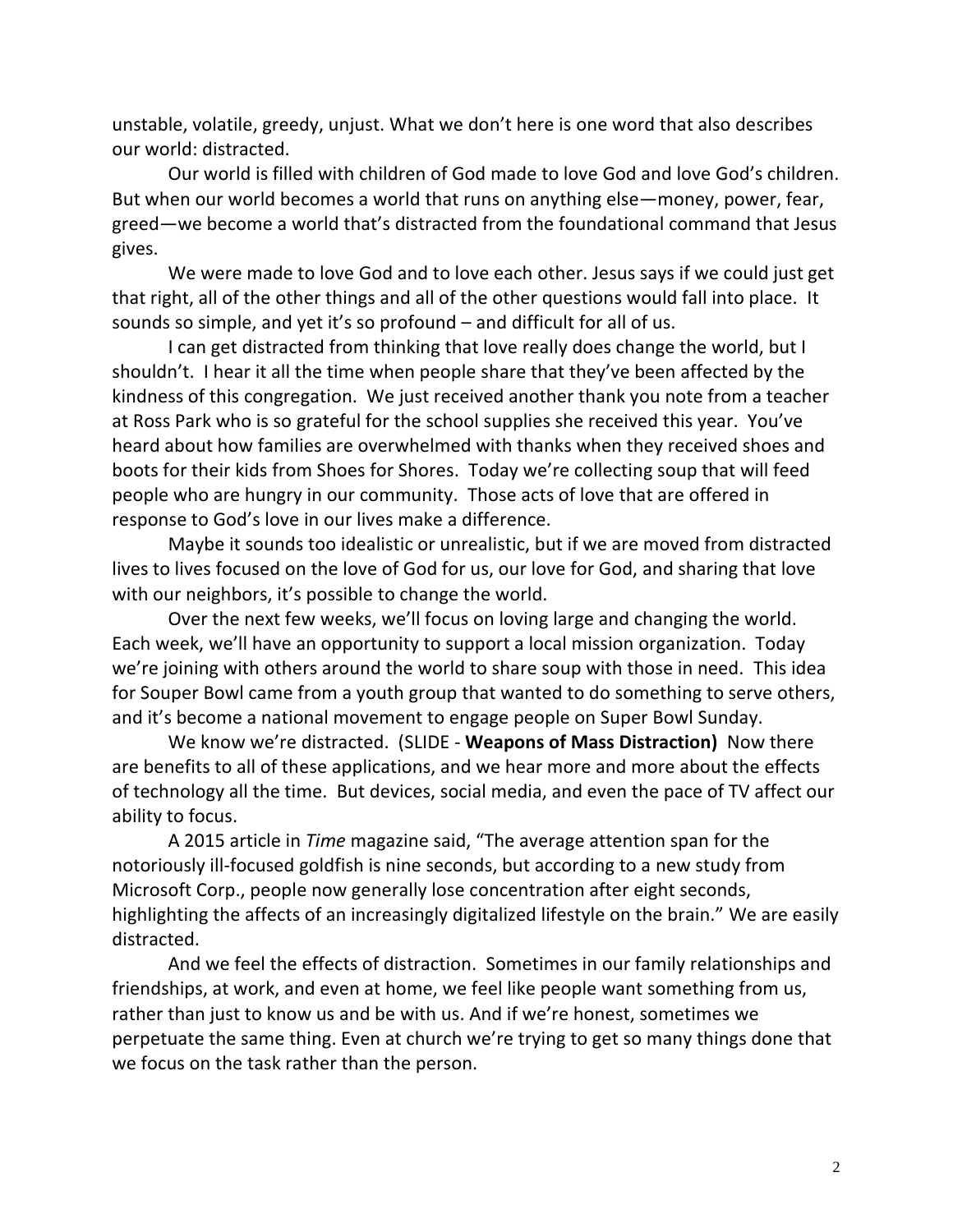But Jesus reminds us that we're not made to live a distracted life. I used to pride myself on being able to multi-task - to be able to make dinner, help my kids with homework, answer my E-mail, and the list goes on. (SLIDE - **Multi-tasking)**

But then I heard one of my colleagues say that none of us is really able to multitask. His opinion was that we're simply not able to do anything well if we're trying to do so many things at once. Honestly, I felt totally duped and even told him so.

But ultimately, I think he's right. We're not made to attend to ten different things at the same time - and really not doing any one thing well. Jesus boils it down we're actually made to do something—to love God and love others.

And yet most of us are probably operating from the distracted life. That's why we get frustrated with the checkout guy or gal when he or she is slow, when traffic is at a stand-still on the highway, why we snap at one another. Ultimately, the distracted life thinks only of what others can do for me. But the focused life considers how others need love.

The distracted life most easily sees the negative, the insufficiencies, and the weaknesses in others. We can find them if we look for them because we all have them. But the focused life sees the worth of all people.

Living a distracted life, we can't find enough time for everything. When we're not focused, we don't have enough time for anything. When we focus again on being a person who loves God and loves others, our purpose isn't to get everything in the world done, to make everybody happy, or to do everything perfectly. Our focus is on loving God and loving people. The focused life sees each day as an opportunity to share God's love.

I've found myself distracted many times. One place that I've sometimes struggled is in truly being present with people. It's more than just going to the hospital or visiting someone at home, but truly listening and hearing them.

This week, I watched my dear friend and her family as her mom declined and then passed away. I noticed that her focus was clear. She has two young daughters, a spouse, and lots of work at her job, but she was focused. She was clear that her place was with her mom, and those moments she had were so precious. It was important perspective.

I had the joy of visiting some of members who are homebound and in care facilities. Sometimes I go in with the "task" in mind - to make a visit. This week, I found myself so blessed to share Communion with one of our members and a friend who sat at her table at lunch. Even as I thought about getting something done, I was challenged to understand that being present isn't just about what I'm doing; it's about how I see a person's faith and hope and am blessed by it.

As part of loving large, we'll be challenged each week. As we come to the table where Jesus is host today, I invite us to consider the first commandment that Jesus offers - to love God. This meal draws us to God and draws us together. How can we